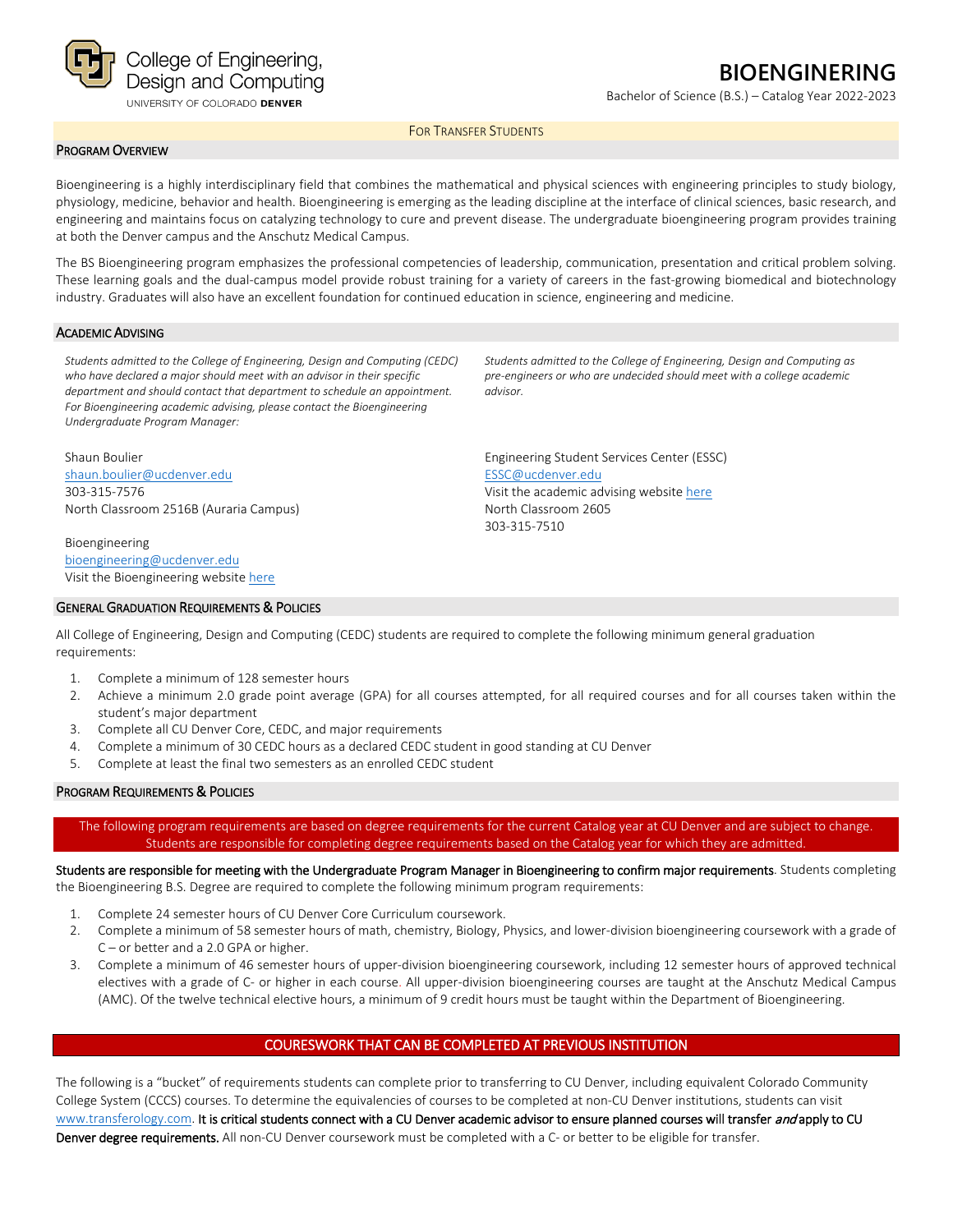

## **BIOENGINERING**

Bachelor of Science (B.S.) – Catalog Year 2022-2023

## FOR TRANSFER STUDENTS

Students interested in completing an Associate (A.A. or A.S.) Degree or a Colorado Statewide Transfer Articulation Agreement or Degree with [Designation \(DWD\)](https://highered.colorado.gov/Academics/Transfers/TransferDegrees.html) must work with their community/junior college academic advisor to create an academic plan that accounts for all degree or transfer articulation agreement requirements. Colorado Community College Students may also explore the option to complete [Reverse Transfer](https://degreewithinreach.wordpress.com/) at CU Denver.

| <b>CU Denver Requirements</b>                                          | CU<br>Denver<br><b>Credits</b> | <b>CCCS Equivalent Courses &amp; Notes</b>                                                                                         |                |
|------------------------------------------------------------------------|--------------------------------|------------------------------------------------------------------------------------------------------------------------------------|----------------|
| CU Denver Core Curriculum                                              | 24                             |                                                                                                                                    |                |
| Requirements                                                           |                                |                                                                                                                                    |                |
| ENGL 1020 - Core Composition I                                         | 3                              | GT-CO1 (ENG 121)                                                                                                                   | 3              |
| ENGL 2030 - Core Composition II                                        | $\overline{3}$                 | GT-CO2 (ENG 122)                                                                                                                   | $\overline{3}$ |
| Arts                                                                   | 3                              | GT-AH                                                                                                                              | $\overline{3}$ |
| Humanities                                                             | $\overline{3}$                 | GT-AH or GT-HI                                                                                                                     | 3              |
| <b>Behavioral Sciences</b>                                             | 3                              | GT-SS                                                                                                                              | 3              |
| Social Sciences                                                        | $\overline{3}$                 | GT-SS or GT-HI <sup>*</sup>                                                                                                        | $\overline{3}$ |
| International Perspectives                                             | 3                              | Additional GT-AH, HI, SS* (see note below)                                                                                         | $\overline{3}$ |
| Cultural Diversity                                                     | $\overline{3}$                 | To be completed at CU Denver. This requirement must be completed with an upper-division course<br>and CCCS courses will not apply. |                |
| <b>Required Mathematics and Basic</b><br><b>Sciences Courses</b>       | 31                             |                                                                                                                                    |                |
| MATH 1401 Calculus I                                                   | $\overline{4}$                 | GT-MA1 (MAT 201)                                                                                                                   | 5              |
| MATH 2411 Calculus II                                                  | $\overline{4}$                 | GT-MA1 (MAT 202)                                                                                                                   | 5              |
| MATH 2421 Calculus III                                                 | $\overline{4}$                 | GT-MA1 (MAT 203)                                                                                                                   | $\overline{4}$ |
| MATH 3195 Linear Algebra and<br><b>Differential Equations</b>          | $\overline{4}$                 | MAT 266 or GT-MA1 (MAT 255 and 261)                                                                                                | $\overline{4}$ |
| BIOL 2020 and 2021 Molecules to<br>Cells with Lab                      | $\overline{4}$                 | GT-SC1 (BIO 111)                                                                                                                   | 5              |
| BIOL 2010 & 2011- Organisms to<br>Ecosystems with Lab                  | $\overline{4}$                 | GT-SC1 (BIO 112)                                                                                                                   | 5              |
| CHEM 2031 & 2038 General<br>Chemistry I with lab                       | $\overline{4}$                 | GT-SC1 (CHE 111)                                                                                                                   | 5              |
| CHFM 2061 & 2068 General<br>Chemistry I with lab                       | $\overline{4}$                 | GT-SC1 (CHE 111)                                                                                                                   | 5              |
| CHEM 3411 & 3418 Organic Chemistry<br>I with lab                       | 5                              | GT-SC1 (CHE 112)                                                                                                                   | 5              |
| PHYS 2311 & 2321 General Physics I<br>with lab                         | 5                              | GT-SC1 (PHY 211)                                                                                                                   | 5              |
| PHYS 2331 & 2341 General Physics II<br>with lab                        | 5                              | GT-SC1 (PHY 212)                                                                                                                   | 5              |
| Required BIOE Courses Downtown                                         | 61                             |                                                                                                                                    |                |
| BIOE 1010 Bioengineering Design and<br>Prototyping I                   | 3                              |                                                                                                                                    |                |
| BIOE 1020 Bioengineering Design and<br>Prototyping II                  | 3                              |                                                                                                                                    |                |
| BIOE 2010 Introduction to<br>Programming for Bioengineers              | $\overline{2}$                 |                                                                                                                                    |                |
| BIOE 2020 Introduction to<br>Computational Methods for<br>Bioengineers | $\overline{2}$                 |                                                                                                                                    |                |
| Required BIOE Courses (Anschutz)                                       |                                |                                                                                                                                    |                |
| <b>BIOE 3010 Bioinstrumentation</b>                                    | 3                              |                                                                                                                                    |                |
| BIOE 3020 Introduction to<br><b>Biomechanical Analysis</b>             | 3                              |                                                                                                                                    |                |
| BIOE 3030 Introduction to<br>Biomaterials                              | 3                              |                                                                                                                                    |                |
| BIOE 3040 Physiology for<br>Bioengineering                             | 3                              |                                                                                                                                    |                |
| BIOE 3050 & 3051 Cell & Molecular<br>Bioengineering with lab           | $\overline{4}$                 |                                                                                                                                    |                |
| BIOE 3060 Biostatistics,                                               | 3                              |                                                                                                                                    |                |
| Measurement, and Analysis<br>BIOE 3070 Bioengineering Lab I            | 3                              |                                                                                                                                    |                |